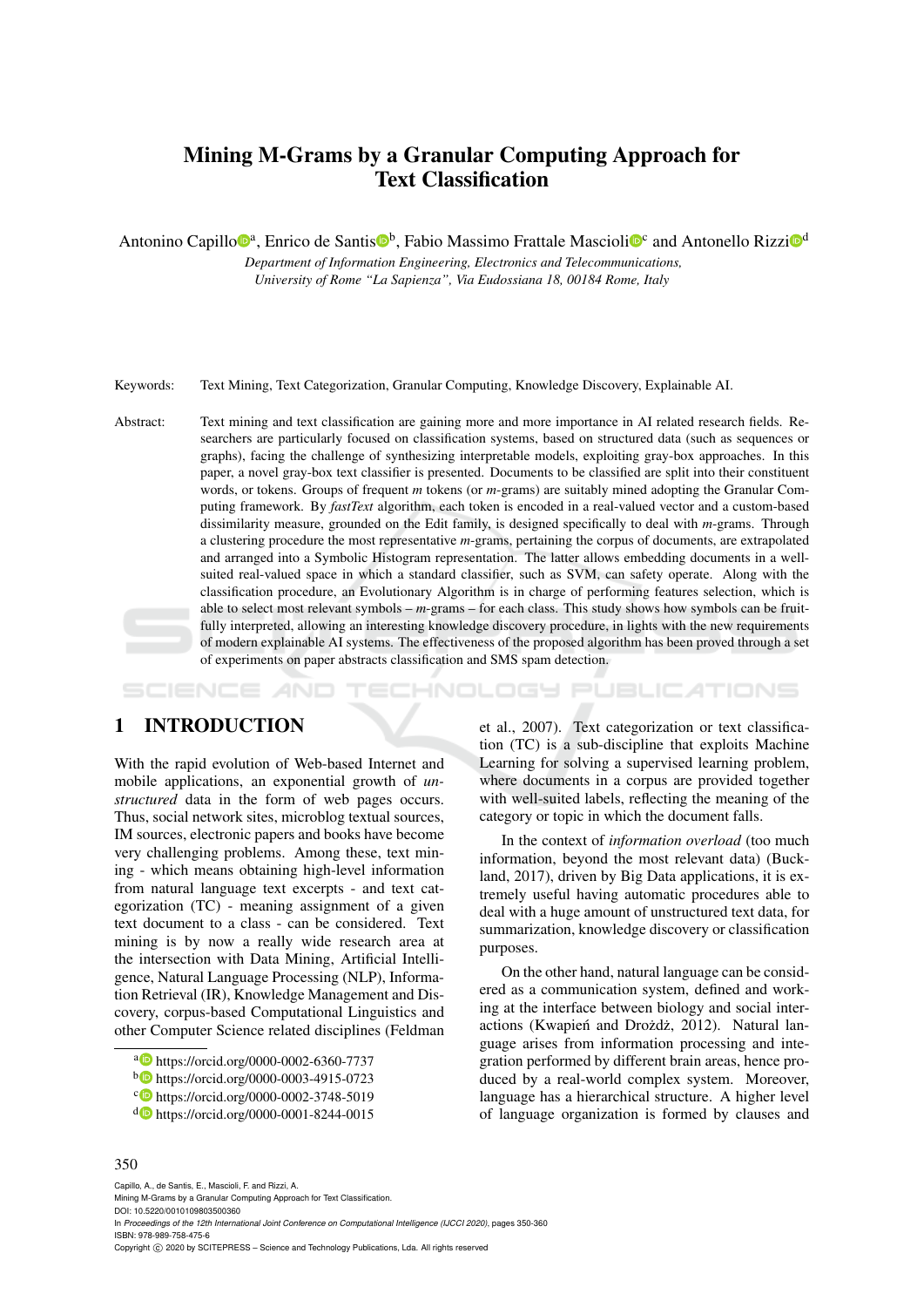sentences which are the most important units of information transfer. In the case of written language, information levels are organized in a hierarchy of entities (characters, words, sentences, paragraphs, chapters, documents, concepts and so on) (Kwapień and Drożdż, 2012). This makes the problem of modeling and mining text data more challenging, even from the scientific point of view.

Heeman, from its own hand, some years ago pointed out how text documents possess a welldefined granular structure that can be divided in a high-level structure and a low-level one (Heeman, 1992). While the high-level structure relies on the organization of a given document, the low-level structure reflects the hierarchical structure of the language including characters, words, phrases, concepts, clauses, sentences, paragraphs (Jing and Lau, 2009). While words are the ground of semantic richness, groups of words or sentences can be considered, at a more advanced level of the hierarchy, as a basic unit dealing with concepts, that are notoriously entities richer than words.

The natural granular structure of text leads to find better representation and processing paradigms solving related downstream language modeling problems. Moreover, most of the techniques developed in Computational Linguistics try to grasp the meaning of text pieces with statistical measures on suitable text representations, hence finding regularities and recurrences within text data (Mikolov et al., 2013b). Granular Computing (GRC) dates back to 2008 (Apolloni et al., 2008) and provides a well-suited approach to represent text data through the notion of "information granules", that are complex information entities which arise in the process of data abstraction and knowledge formation. Information granules are collections of entities that originate at the numeric level and are arranged together due to their similarity, functional or physical adjacency, indistinguishability, coherency, etc. (Yao, 2006)(Martino et al., 2018). The granular processing paradigm allows to exploit the structure of a data source, providing a multilevel hierarchical view. Hence, this methodology leads to work to the right hierarchical level represented by the structure of the information granule (Martino et al., 2017). For example, in text data the *m*-gram decomposition can be seen as a text granulation procedure whose output are small pieces of text or phrases. In TC problems the GrC approach can help in finding regularities in text data, building a performing classification system able also to accomplish knowledge discovery tasks.

This paper deals with a TC system grounded on the GrC approach that provides an interesting and novel text embedding technique. The first step concerns the text corpus granulation, randomly extracting a suitable number of *m*-grams, i.e. information granules, of a given size. A per-class clustering procedure is then performed providing a proper hard partition of the space generated over a suitable numerical representation of the *m*-grams, obtained, in turn, trough a neural word embedding technique, performed on each token within the *m*-gram. Hence, the information granule is represented as a variable-length ordered word-vector, lying in a rich semantic space. In this work word-vectors are obtained through *fast-Text* (Bojanowski et al., 2016). The relatively new *fastText* model among the variety of word embedding techniques not based on the transformer architecture (Vaswani et al., 2017) is found to perform better on several language modeling tasks (Ritu et al., 2018).

As a further novelty, the adopted dissimilarity measure within the clustering procedure is a custombased Edit distance, whose substitution cost is the Euclidean distance between word-vectors. The last dissimilarity metric allows measuring the dissimilarity even between *m*-grams – as a set of word-vectors – of different length. Once obtained the cluster model, the *m*-gram representatives are interpreted as symbols of a proper alphabet. The alphabet is used to estimate the statistical distribution of symbols in a given test document, through a proper membership rule. In other words, this approach leads to represent each document in a corpus as a Symbolic Histogram (SH) (Rizzi et al., 2012), a real-valued vector of fixed length useful for feeding standard Machine Learning algorithms. The text mining GrC system consists, finally, in an evolutionary optimization procedure in charge of both finding the (sub-)optimal hyper-parameters of the system and performing a wrapper-like features selection over symbols of the SH representation. The last optimization allows obtaining a simpler document representation that is computationally efficient and more interpretable. Specifically, a comparison between two features selection approaches is made by deciding at which step of the work-flow to binarize the features selections weights, since they are encoded in the GA as real-valued genes. Moreover, the obtained symbols, that are small phrases, can be used for interpreting the decision rule generated by the learning system in assigning a class label, opening to the knowledge discovery paradigm. Experiments are conducted on different datasets. The first dataset is a corpus of scientific paper abstracts for various topics pertaining some published famous journals in English language. The second one is a corpus of SMS adopted for spam detection. Classification performances together with the extracted concepts underlying the *m*grams demonstrate the effectiveness of the GrC ap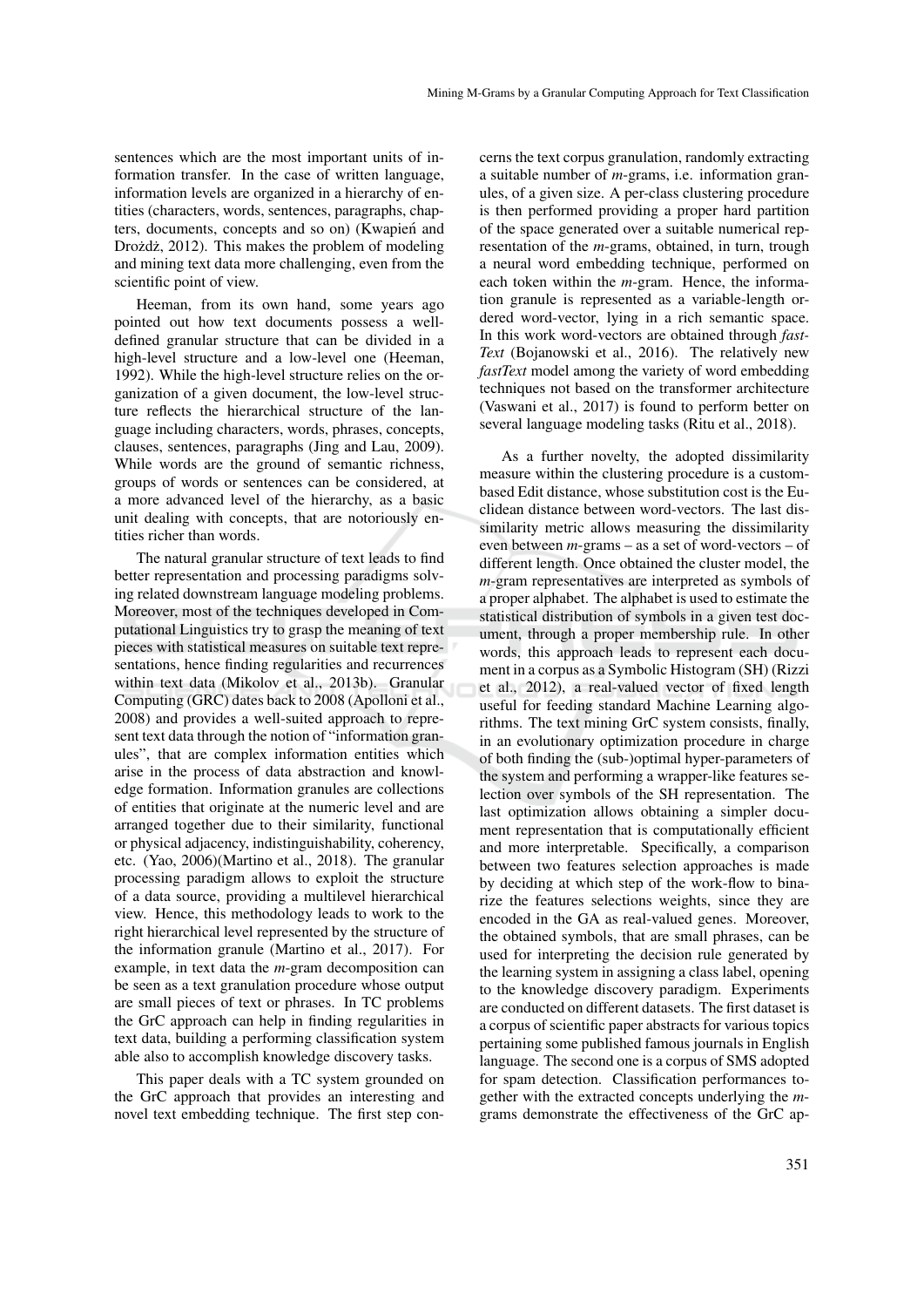proach in text mining and classification.

This paper is organized as follows.

In section 2 is carried out a deeper explanation about the GrC TC system along with each workflow step. The experimental setup, results and performance evaluations are reported and discussed in section 3. Finally, conclusions are drawn in section 4.

# 2 THE GRANULAR COMPUTING TEXT CATEGORIZATION **SYSTEM**

#### 2.1 A Quick Overview

This work aims at synthesizing a learning algorithm for TC relying on NLP techniques, grounded on the GrC approach, within the context of Text Mining. A textual dataset  $\mathcal{D} = \{t_i\}_{i=1}^n$  composed by *n* documents *ti* is preprocessed, achieving a granular tokenization based on the GrC paradigm. The GrC model is generated by a per-class clustering process allowing to define a suitable robust *embedding* procedure representing documents in  $\mathbb{R}^{\tilde{k}}$  through the SH approach. In other words, we seek a suitable mapping *M* starting from the document (unstructured) space *D* to realvalued  $\tilde{k}$ -tuples, that is  $\mathcal{M}: \mathcal{D} \to \mathbb{R}^{n \times \tilde{k}}$ .

The overall documents corpus *D* is partitioned in three disjoint sets, namely the training set  $S_{TR}$ , the validation set  $S_{VAL}$  and the test set  $S_{TS}$ .

Hence, during the learning phase document embedding vectors in *ST R* can be fed to a standard classification algorithm, such as vSVM (Schölkopf et al., 2000), where both the selection of hyper-parameters and a wrapper feature selection procedure can be optimized by evolutionary meta-heuristics, driven by the classification performances obtained on the validation set *SVAL* as fitness function. Feature selection has been chosen as a profitable procedure for the most relevant *m*-grams selection, both for improving classification performances and the knowledge discovery outcome. The global optimization capabilities of Evolutionary Algorithms are exploited through a wrapping approach, at a computational cost that is worth the final result. In particular, it is used a GA that encodes the cluster membership threshold adopted to build the embedding (of which we will provide further details), the SVM classifier hyper-parameters and the features selection weights as its genes. The work-flow is briefly synthesized as follows.

In line with the GrC paradigm, a set of information

units called  $m$ -grams<sup>1</sup> is extracted from the dataset. Each *m*-gram η is an ordered *m*-tuple of words (short phrases), that is  $\eta = [w_1, w_2, ..., w_m]$ , whose maximum and minimum size is a meta-parameter set in advance. Let the complete per-class set of *m*-grams be  $\chi_{\omega}$ , where  $\omega$  is the generic class label. It is worth to note that for a large document corpus the cardinality  $|\chi_{0}|$  is combinatorial, thus a sub-sampling is performed through a uniformly random extraction procedure, where only a sub-set of cardinality  $\vartheta \cdot | \chi_{\omega} |$ ,  $\vartheta \in$ [0, 1] is extracted and successively used.

These information granules create the knowledge base for the construction of the embedding that is the ground for the downstream classification procedure. Furthermore, the adoption of *m*-grams, as a set of words, together with the granular approach, allows building an interpretable model that behaves as a *gray-box* model.

The *m*-gram set is the information basin for the per-class *k*-medoids-based clustering process, which in general needs a suitable dissimilarity measure to group objects. To this aim, the Edit Distance (Navarro, 2001) is defined between two given sequences of words, not necessary of the same lenght. In this work, words are appropriately converted into real-valued vectors through a word embedding process, based on pre-trained Artificial Neural Networks (ANNs), eliciting a semantic relation between underlying word representations. It is worth to note that since the *k*-medoids clustering algorithm selects the most representative *m*-grams – medoids interpreted as symbols of a suitable alphabet  $\Lambda$  – pertaining each cluster among the *m*-grams set, the set of word-based medoids for the generic cluster is useful for performing knowledge discovery tasks beside the overall classification process.

Hence, the clustering procedure allows partitioning the *m*-gram representation space in *k* clusters  $C_s$ ,  $s = 1, 2, ..., k$  (for each class  $\omega \in \Omega$ ), so that each document  $t \in \mathcal{D}$  can be represented by the SH, counting the occurrences in *t* of each symbol in the alphabet. Specifically, this procedure constitutes the embedding of an unstructured object – through the mapping *M* . Therefore, a text document is transformed in a ˜*k*-tuple of real numbers ready to be fed to the classification algorithm, in charge of solving a supervised learning problem.

A wrapper-like features selection procedure is then performed by a GA, where some genes represent feature selection weights and, according to their values, *m*-grams related to the corresponding symbols

<sup>&</sup>lt;sup>1</sup>In the following we use  $m$  to denote the  $m$ -grams (instead of *n*) emphasizing the specific dimension herein adopted, specified in the experimental section.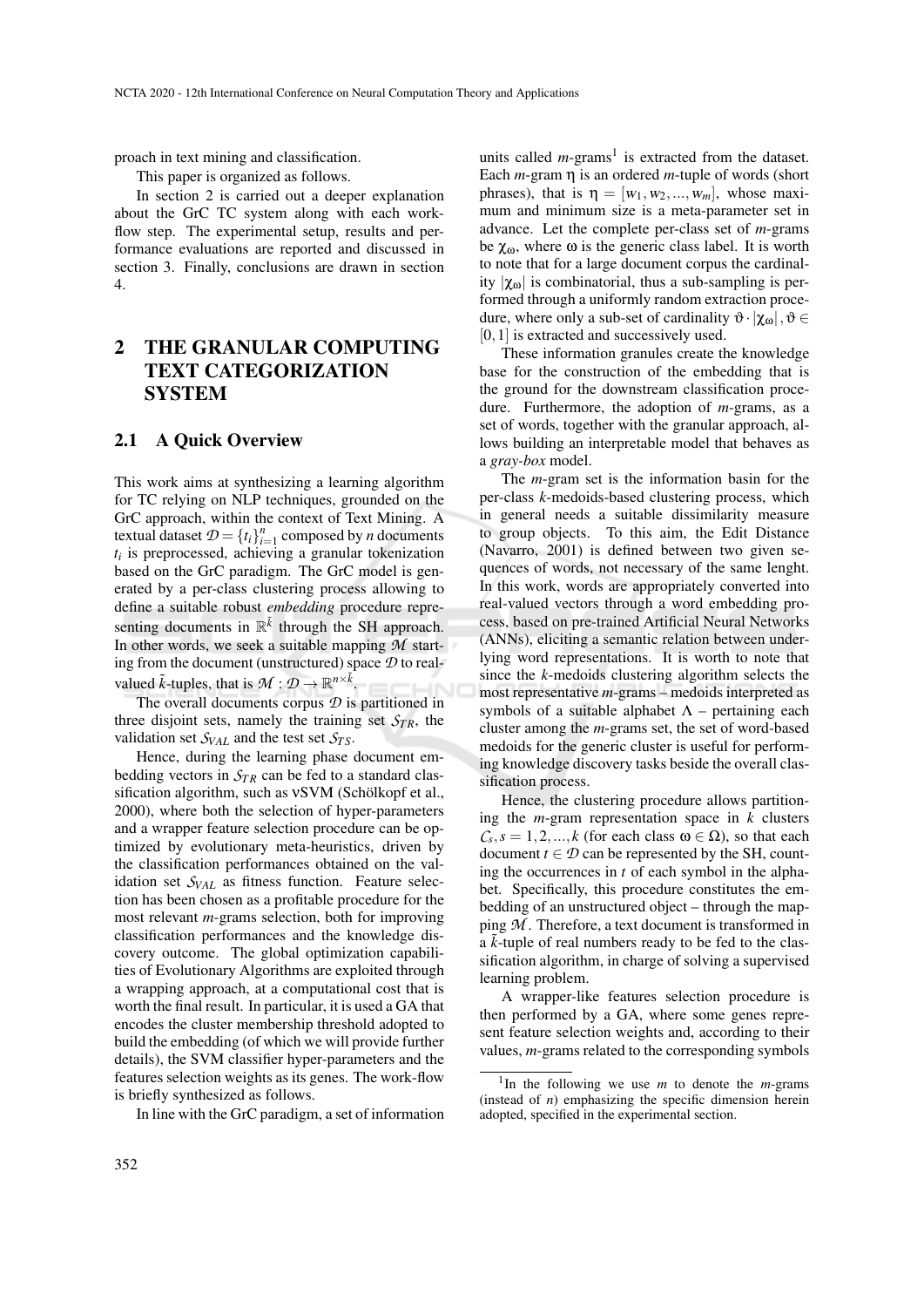in  $\Lambda$  are deleted following a suitable rule. Thence, the new (reduced) SH is passed to the νSVM classifier. The resulting classification performances on a validation set is considered as the GA fitness function, driving the evolution of GA population until a suitable stopping condition is reached. As a result, the TC procedure is optimized and, consequently, a suitable model of the text corpus is learned. In the following we will provide deeper details on the various building-blocks of the proposed system.

## 2.2 The Symbolic Histogram Construction

The SH encloses the information needed by the νSVM classifier as it represents the *m*-grams distribution for a given pattern (document). In other words, for a generic document, pertaining to a class  $ω ∈ Ω$ , the SH is an array of (normalized) counters  $\mathbf{c} = [c_1, c_2, ..., c_k] \in \mathbb{R}^k$ , each one related to an alphabet symbol  $\lambda_s \in \Lambda^{\omega}, s = 1, 2, ..., k$ , that measure the occurrence frequency of the *m*-grams pertaining a given generic document *t*. In this work we build an alphabet for each class, therefore the total alphabet  $\bigcup_{\omega \in \Omega} \Lambda^{\omega}$ is of dimension  $\tilde{k} = |\Lambda^{\omega}| \cdot |\Omega|$ , where the first term in the second member is the cardinality of the alphabet for each class ω, while the second term indicates the number of available classes. In the following we omit the subscript ω if not strictly necessary.

The assignment is performed by a suitable method that relies on selecting the nearest over *k* representatives and checking if the *m*-gram vector representation falls within a threshold τ. The procedure is called "*minDist*" and it is specified in Algorithm 1 pseudocode.

We indicate a generic *m*-gram (numerical) representation for the *i*-th *m*-gram  $\eta_i$  as a suitable mapping Φ, whose nature will be specified further, such as  $\Phi(\eta_i)$ .

Firstly, the Edit Distance,  $-$  indicated by  $edit(·)$  in the following – between each *m*-gram representation  $\Phi(\eta)_{t,i}$  from the generic document *t* and each symbol  $\lambda_s$  of the alphabet  $\Lambda$  is measured and arranged into the distance vector  $\mathbf{d}_{\Phi(\eta)_{t,i}}$ . Once the minimum value  $d_{j,min} = \min(\mathbf{d}_{\phi(\eta)_{t,i}})$  is estimated, it is compared to the cluster threshold  $\tau$  (the same for all clusters). If and only if  $d_j^{min}$  is lower than  $\tau$  the value in the counter vector  $\mathbf{c}_t$  of size *k* is incremented, at the index  $j =$ arg min<sub>j</sub>  $d_j^{min}$ . In detail:

$$
\forall \lambda_{s} \in \Lambda, \ s = 1,..,k \qquad \mathbf{d}_{\phi(\eta)_{t,i}} = edit(\lambda_{s}, \phi(\eta)_{t,i}),
$$

$$
\mathbf{c}_{t}(j) = \begin{cases} \mathbf{c}_{t}(j) + 1 & d_{j,min} < \tau \\ \mathbf{c}_{t}(j) & otherwise, \end{cases} \qquad (1)
$$

where  $c_t(j)$  is the counter variable for the document *t* at position (index) *j*.

Thus, the *m*-grams pertaining to the document *t* that belong to each cluster are tracked by calculating their occurrence number, following the procedure reported in the Algorithm 1.

The procedure is performed for each document *t* of the dataset  $D$  so that a counter matrix  $C$  can be defined, where documents *t* are arranged as rows while alphabet symbols  $\lambda$  as columns, where each entry  $c_{i,s}$ ,  $i = 1, 2, ..., n$ ,  $s = 1, 2, ..., k$  is the number of occurrences of symbol  $\lambda_s$  in a document  $t_i$ . Finally, the **C** matrix collects the SH  $c_{t_i}$  for each document providing an algebraic representation of the underlying unstructured text object. As concerns the normalization procedure, each column of the counter matrix C is divided by the maximum value reached on each column, that is:  $\mathbf{c}_{i,s}^{norm} = \frac{\mathbf{c}_{i,s}}{\max(\mathbf{c})}$  $\frac{\mathbf{c}_{i,s}}{\max(\mathbf{c}_{:,s})}, i = 1, 2, ..., n, s =$ 1,2,..., $k$ , where  $\mathbf{c}_{:,s}$  is the *s*-th column vector of matrix C.

| Algorithm 1: The minDist algorithm.                                                                      |
|----------------------------------------------------------------------------------------------------------|
| <b>Require:</b> the dataset $D$ , the <i>m</i> -grams in each document <i>t</i> , the threshold $\tau$ , |
| the alphabet $\Lambda$                                                                                   |
| <b>Ensure:</b> the SH matrix C                                                                           |
| <b>1:</b> procedure MINDIST(DATASET, $\Lambda$ , $\tau$ )                                                |
| 2:<br>for $t$ -document in dataset do                                                                    |
| 3:<br>for $m$ -gram $i$ in $t$ do                                                                        |
| 4:<br>for $\lambda_s$ in $\Lambda$ do                                                                    |
| 5:<br>$\mathbf{d}_{\phi(\eta)_{t,i}} \leftarrow edit(\lambda_s, \phi(\eta)_{t,i})$                       |
| 6:<br>end for                                                                                            |
| 7:<br>- 1027<br>$d_{j,min} \leftarrow \min(\mathbf{d}_{\phi(\eta)_{t,i}})$                               |
| 8:<br>if $d_{j,min} < \tau$ then                                                                         |
| 9:<br>$\mathbf{c}_t(j) \leftarrow \mathbf{c}_t(j) + 1$                                                   |
| 10:<br>else                                                                                              |
| 11:<br>$\mathbf{c}_t(j) \leftarrow \mathbf{c}_t(j)$                                                      |
| 12:<br>end if                                                                                            |
| 13:<br>end for                                                                                           |
| 14:<br>end for                                                                                           |
| 15: end procedure                                                                                        |

#### 2.3 The M-Gram Representation

In the last decade, a series of new techniques grounded on shallow and deep ANN models have been developed, such as skip-gram with negative sampling (SGNS)(Goldberg and Levy, 2014; Mikolov et al., 2013a), known generally as the *word2vec* algorithm. These techniques rely on a suitable windowing procedure and the ANN is in charge of providing a vector-based representation of words while solving a suitable language task (i.e. guessing words around a target word in the window) in an unsupervised fashion. Some recent findings claim that the *word2vec* words representation derives from an implicit matrix factorization related to the HAL family representation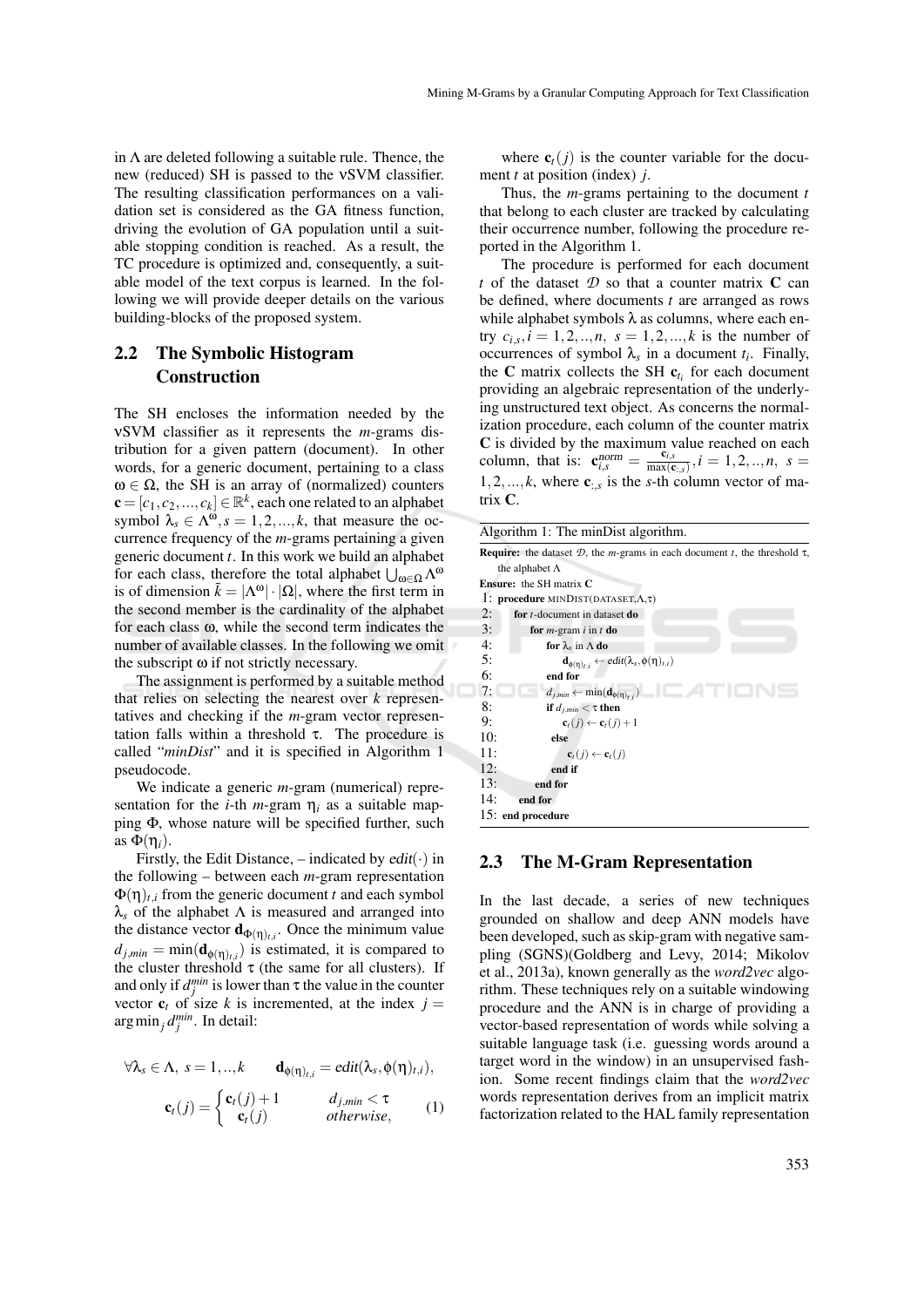(Levy and Goldberg, 2014).

These by now popular word representation models ignore words morphology by associating a vector perword. Therefore, some relevant semantic information could be ignored by learning algorithms, with a consequent lack of performance on downstream language modeling or classification tasks.

An alternative words representation model – adopted here – is *fastText* (Bojanowski et al., 2016). It is based on information units named *n*-grams<sup>2</sup> that are a set of sub-words. The procedure increases the effectiveness by incrementing data granularity. Thence, a single word becomes a set of *n*-tuples of characters. In the example below, the word "where" is represented by its *n*-grams of size 3, with two suffix and prefix extreme: <wh, whe, her, ere, re>.

Therefore, it is possible to define the dictionary  $G_w \in \{sub_w, sub_w, sub_w, \ldots, sub_w\}$  as the set of *n*grams for the generic word w.

In this way, morphological information about the words are taken into account. With reference to what mentioned above, a learning algorithm could be more effective in grouping apparently very different words with the same root by computing the semantic information lead by the root *n*-gram. Moreover, a rare word could be linked to others on the base of similar *n*-grams. Data granularity, ruled by the size of the *n*-grams, is a crucial parameter to set, since the learning algorithm performance is strictly related to it. Thereby, the word representation consists in the numeric encoding of words assigning similar vectors to words with similar (distributional) meaning. As we will see, it can be adopted a pre-trained word embedding leading to transfer learning tasks or the wordvector representation can be learned on a given training set.

Hence, in this paper, a given  $m$ -gram  $\eta^{(m)}$  =  $[w_1, w_2, ..., w_m]$  is extracted from  $t \in \mathcal{D}$ . Then, a mapping for each word *w<sup>i</sup>* is obtained trough *fastText*, such as  $\mathcal{F}: w_i \to \mathbb{R}^u$ , where *u* is the size of the real-valued vector which encodes the single word (this is a parameter fixed at training time). Thus, the entire *m*gram η (*m*) is a matrix of encoded words. In particular, it is mapped with an ordered set of apposed column vectors obtained by the mapping  $\mathcal F$  acting on each constituent words, generating a matrix  $\phi_{\eta} \in \mathbb{R}^{u \times m}$ . The mapping is represented as  $\Phi : [w_1, w_2, ..., w_m] \rightarrow$  $\mathbb{R}^{u \times m}$ , that is  $\Phi(\eta^{(m)}) = \mathbf{\phi} \in \mathbb{R}^{u \times m}$ .

In this way, unlike the original approach, each *m*gram is a sequence of words instead of some kind of averaged vector that can lead to a information loss.

### 2.4 The Custom-based Edit Dissimilarity Measure

The clustering procedure adopted for the SHs construction needs a suitable dissimilarity measure as a kernel for partitioning an input dataset. In this work we adopt a suitable modified version of the wellknown Edit distance.

According to the classic Edit dissimilarity measure, the minimum cost between two words is computed as a sequence of Edit operations, i.e. *substitutions*, *insertions* and *deletions*, needed to transform one word into the other. In this simple case, a word is a string and the object of manipulation are its characters. In this work, the information unit is not a single word (as a sequence of characters) but the *m*-gram as a sequence of vectors (each representing a single word) and different *m*-gram sizes are generally set to achieve a good granularity exploration.

The custom approach presented here is designed to achieve this goal: to compare *m*-grams of different sizes providing a dissimilarity measure for the clustering process. Through the *fastText* model each token in a *m*-gram is encoded in a real-valued vector whose dimension is *u*. Hence, it is possible to extend the Edit distance to the *m*-gram numerical representation given by  $\phi_{\eta} \in \mathbb{R}^{u \times m}$  – see Sec. 2.3.

Given two *m*-gram representations  $\phi_{\eta_1}$  and  $\phi_{\eta_2}$  of length  $m_1 = |\phi_{\eta_1}|_{col}$  and  $m_2 = |\phi_{\eta_2}|_{col}$ , the generic entry  $\phi_{\eta}[i]$  is the *i*-th column vector of  $\phi_{\eta}$  corresponding to a suitable word w.

Here, the custom substitution cost between the two given word-vectors within the *m*-grams representation,  $\mathbf{x} = \boldsymbol{\phi}_{\eta_1}[i_1]$  and  $\mathbf{y} = \boldsymbol{\phi}_{\eta_2}[i_2]$ , belonging to different sequences, is the Euclidean distance  $d^{\text{cost}}(x, y)$ , computed as follows:

$$
d^{\text{cost}}(\mathbf{x}, \mathbf{y}) = \frac{\|\mathbf{x} - \mathbf{y}\|_2}{\sqrt{|u|}} = \frac{\sqrt{\sum_{i=1}^{u} (x_i - y_i)^2}}{\sqrt{|u|}},\qquad(2)
$$

where  $\sqrt{|u|}$  is a normalization factor.

### 2.5 The Classification Algorithm

The SH representation of a given set of documents, both for  $S_{TR}$  and  $S_{VAL}$ , consists of counter matrices  $\mathbf{C} \in \mathbb{R}^{n \times \tilde{k}}$ . The **C** matrices – conceived as *data matrices* in the classification contest – have documents as rows and (normalized) counters for symbols as columns – see Sec. 2.2. Once obtained the above described SH representation, the vector-based documents mapping can be classified through any standard learning algorithm able to process real-valued tuples.

<sup>2</sup>Here for *n*-grams we intend pieces of sub-words and not a group of contiguous words, such as for the approach adopted in the current work.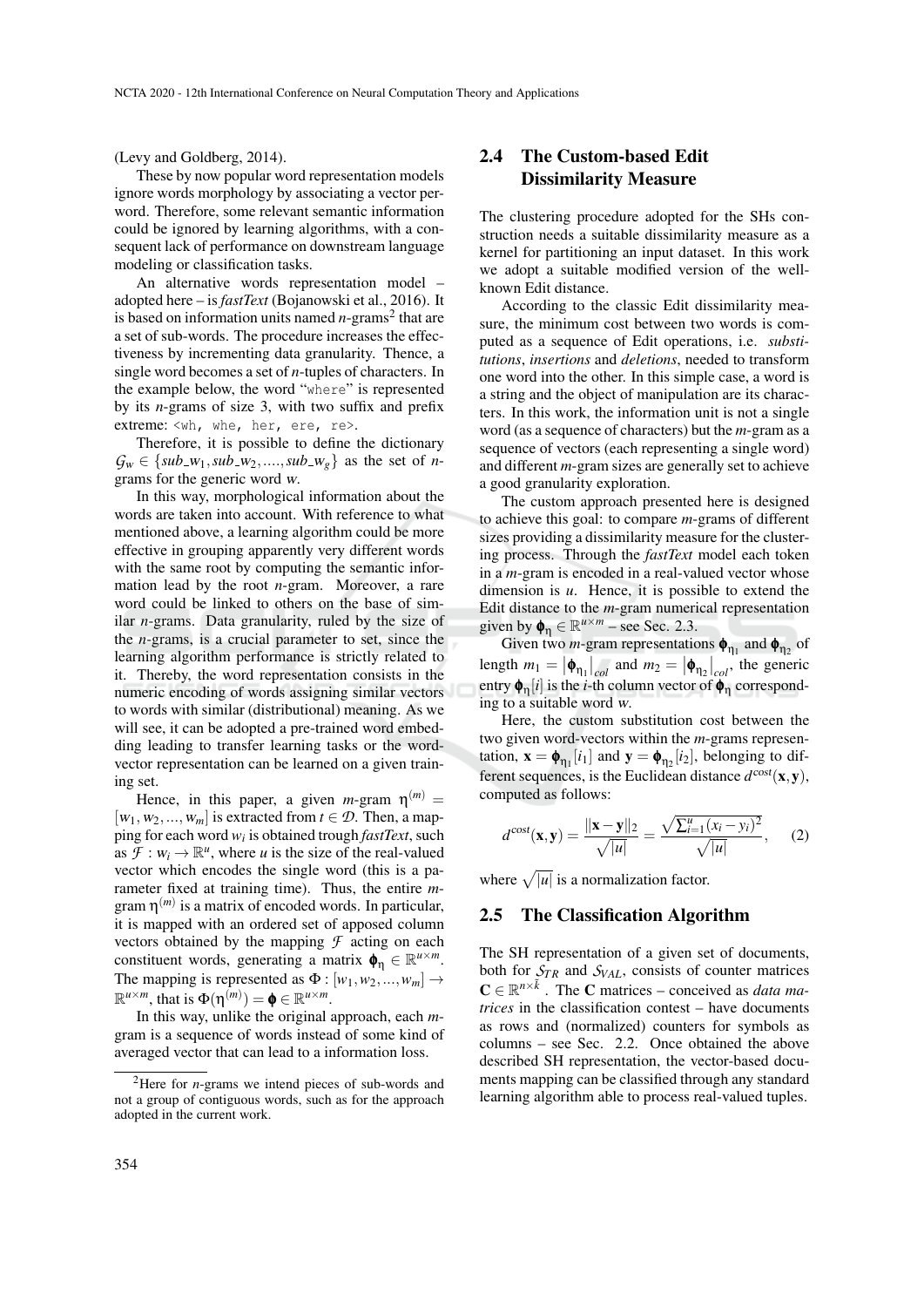Algorithm 2: The custom-based Edit dissimilarity measure algorithm.

**Require:** The two *m*-grams representations to compare  $\phi_{\eta_1}$  and  $\phi_{\eta_2}$ , the  $m$ -grams legths  $m_1$  and  $m_2$ 

Ensure: The Edit dissimilarity measure d

```
1: procedure CUSTEDITDIST(\phi_{\eta_1}, \phi_{\eta_2}, m_1, m_2)
2: for i_1 from 0 to m_1 do
3: d[i_1, 0] := i_14: end for<br>5: for i_2 fr
5: for i_2 from 0 to m_2 do<br>6: d[0, i_2] := i_26: d[0, i_2] := i_2<br>7: end for
         end for
8: for i_1 from 1 to m_1 do<br>9. for i_2 from 0 to m_29: for i_2 from 0 to m_2 do<br>10: if \phi_m, [i_1 - 1] = \phi.
10: if \phi_{\eta_1}[i_1 - 1] = \phi_{\eta_2}[i_2 - 1] then
11: \vec{d} \leftarrow 0<br>12: d[i_1, i_2]d[i_1, i_2] \leftarrow d[i_1 - 1, i_2 - 1]13: else
14: d \leftarrow d^{\text{cost}} (Euclidean distance)
15: a ← d[i<sub>1</sub> − 1,i<sub>2</sub>]
16: b \leftarrow d[i_1, i_2 - 1]17: c \leftarrow d[i_1 - 1, i_2 - 1]18: d[0,i<sub>2</sub>] \leftarrow min(a, b, c)<br>19: end if
                   end if
20: end for<br>21: end for
           end for
22: return \mathbf{d}[m_1,m_2]23: end procedure
```
In this work, we use a νSVM with RBF kernel adopting the LibSVM library (Chang and Lin, 2011).

The vSVM hyper-parameters  $v \in [0, 1]$  and  $\gamma \in \mathbb{R}^+$ rule the amount of outlier patterns and the size of the RBF kernel, respectively. The former is related to the degree of classifier generalization (lower values could cause over-fitting) and the latter is defined as  $K(\mathbf{x}, \mathbf{x}') = exp(-\gamma \cdot ||\mathbf{x} - \mathbf{x}'||^2)$  where **x** and **x**<sup>*i*</sup> are realvalued data patterns that belong to the input space, that in turn, foresees a different dimension compared to the arrival (kernel) space (that is infinite). The hyper-parameters ν and γ are encoded as genes of the wrapper GA as detailed in the next section.

# 2.6 Wrapper-based Features Selection and Hyper-parameters **Optimization**

The GA-Wrapper is in charge of achieving the optimal classification performances thanks to an evolutionary procedure, which catches the best values of the vSVM hyper-parameters ( $ν$  and  $γ$ ), the threshold τ for the SH construction and the set of real-valued figures in the weight vector v, which is used in the features selection procedure. The dimension of the weights vector is  $dim(v) = k$ .

With the purpose of achieving an appropriate gen-

eralization level, the model is trained using the  $\bar{k}$ -fold cross-validation. The dataset is partitioned in  $\bar{k}$  disjoint subsets, which, in turn, are equally divided in a training set  $S_{TR}$  and a validation set  $S_{VAL}$ . The classifier hyper-parameters are separately optimized for each of the  $\bar{k}$  subsets.

In other words, the clustering procedure and the consequent alphabet  $\Lambda$  definition are completed once for all, before the evolutionary optimization procedure. In line with the  $\bar{k}$ -fold cross-validation technique, the same generic GA individual is provided to all the  $\bar{k}$ -folds. For each  $\bar{k}$ -fold, after the features selection (described at the end of this subsection), a new classification model is defined and the related error rate  $\epsilon_f^{(\bar{k})}$  $S_f^{(k)}$  is evaluated on the  $S_{VAL}^{k}$ , that is  $\mathbf{\varepsilon}^{(\bar{k})}_f = 1 - \mathbf{\alpha}^{(\bar{k})}_f$  $\alpha_f^{(\bar{k})}$ , where  $\alpha_f^{(\bar{k})}$  $f_f^{(k)}$  is the accuracy obtained as:

$$
= \frac{\text{number of correct predicted patterns}}{\text{total number of predicted patterns}}.
$$
 (3)

The subscript *f* stands for "*fold*".

 $\alpha$ 

LOGY

The overall error rate ε for the classification task is the average of the  $\varepsilon_f^{(\vec{k})}$  $f^{(k)}$  values, that is:

$$
\varepsilon = \frac{1}{\bar{k}} \sum_{i=1}^{\bar{k}} \varepsilon_f^{(i)}.
$$
 (4)

The final objective function – to be minimized – for the overall optimization scheme is given by:

$$
J = \beta \cdot \varepsilon + (1 - \beta) \cdot \frac{\sum v_r}{\tilde{k}}.
$$
 (5)

The last expression (5) is a convex linear combination of the total (average) error rate and a structural complexity measure, which accounts for the number of selected features (i.e., the number of alphabet symbols).

It is worth to note that, despite the increasing complexity of the learning procedure, the  $k$ -fold crossvalidation scheme leads to better generalization capabilities. The GA performs the evolutionary optimization until the stopping condition is reached, returning the best individual.

As concerns the feature selection, it involves the counter matrices C of both  $S_{TR}$  and  $S_{VAL}$ . We remark that the C matrices have documents as rows and symbols as columns. According to the weights encoded in the GA as genes, the columns  $c_{i,j}$  of both the counter matrices are deleted if their indices corresponds to the indices of null weights in the weight vector  $\mathbf{v} = [v_1, v_2, ..., v_{k}]$ :

$$
\mathbf{c}_{:,j} = \begin{cases} \mathbf{c}_{:,j} & v_j = 1 \\ 0 & v_j = 0. \end{cases} \tag{6}
$$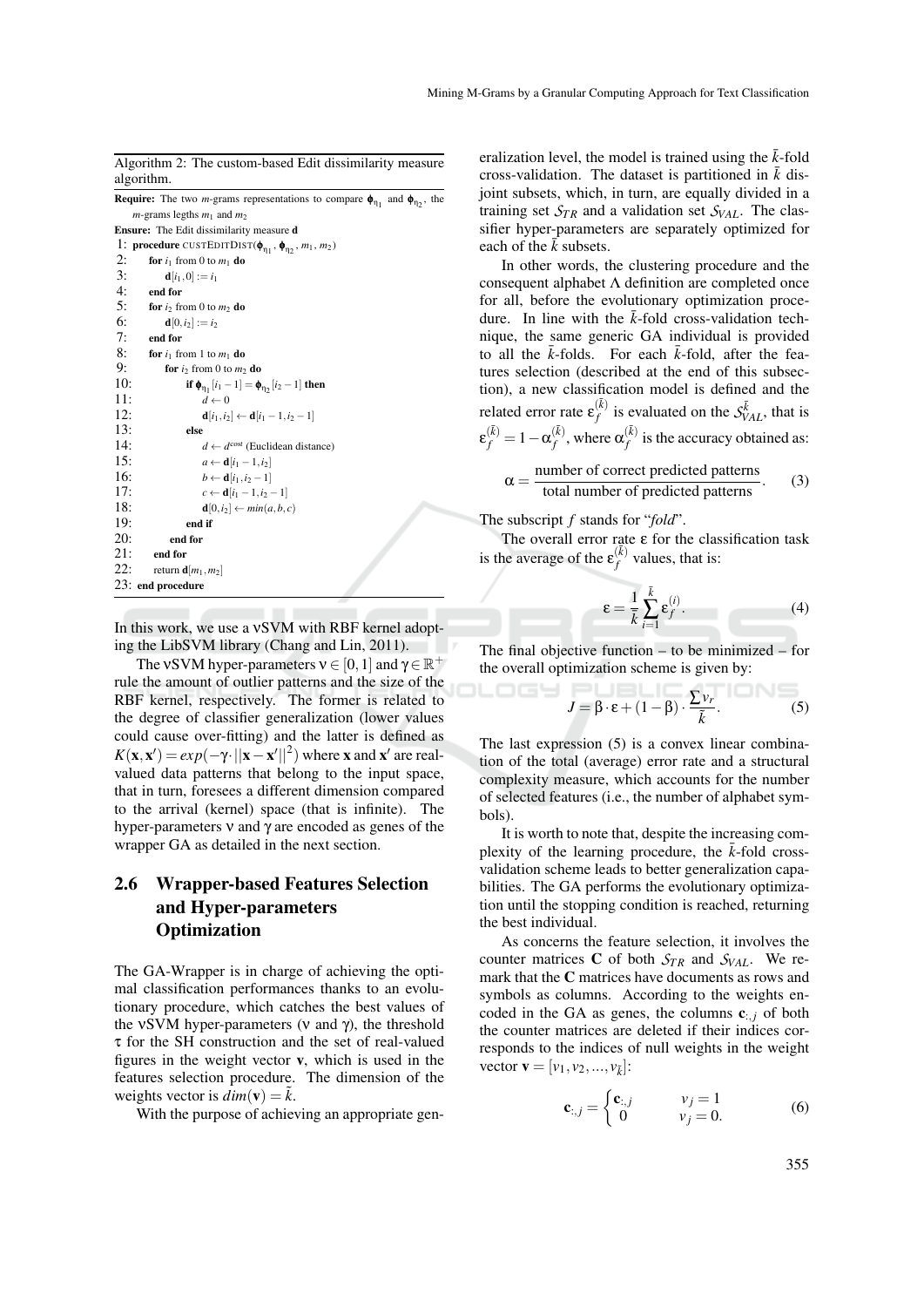It is worth to note that the weights in v are real-valued when they are processed by the GA and then they are binarized with the following operation:

$$
v_j = \begin{cases} v_j & v_j \ge \theta \\ 0 & v_j < \theta, \end{cases}
$$
 (7)

where  $\theta$  is a threshold computed as  $\theta = \frac{1}{k}$ , that is the reciprocal of the number of weights.

Such a choice about the genes encoding leads to better GA performances , thanks to an higher granularity of the genes values.

## 3 SIMULATION SETTINGS AND RESULTS

### 3.1 The Dataset

The first experimented dataset, namely the "Abstract" dataset, consists of a collection of scientific paper abstracts, published on famous journals in English. More precisely, it counts 460 abstracts distributed over the following four balanced classes (115 documents per-class): Anatomy, Information Theory, String Theory and Semiconductors. A further experiment is conducted adding documents for another class, namely Smart Grids. Tab. 1 reports the main statistics related to the corpus adopted for the experiments.

The second dataset consists of a corpus of 5574 SMS labeled as spam and ham with 81175 tokens. It is used for spam detection tasks. Further details can be found in (Almeida et al., 2011; Asuncion and Newman, 2007).

### 3.2 Experimental Setup

Before performing experiments, the text data has been pre-processed. As concerns the "Abstract" dataset, in this work, uppercase characters have been transformed in lowercase ones (*capitalization*) and stop words stored in a pre-defined list have been eliminated. Stop words are words without a semantic consistency, like the definite article the in the English language. The remaining words are then normalized, that is transformed in their simplest form (*normalization*). In the experiments with the "Abstract" dataset lemmatization is adopted. The last pre-processing phase is the *tokenization* step, where each document is mapped in a set of tokens (the *m*-grams) representing the document itself.

Instead, for the "SMS" dataset only the lowercasing pre-processing is performed, with no stop word elimination and retaining the punctuation, which is included in the tokens just like letters. The motivation resides in the fact that part of the discriminative information is contained in the punctuation and special characters.

The experiments have been conducted with some pre-defined conditions. Since clustering is performed once per-experiment, the granularity level (i.e. the number of clusters)  $k$  is fixed and set to 10. As concerns the *m*-grams extractor, the size  $m = 1$  (unigrams),  $m = 2$  (bi-grams) and  $m = 3$  (tri-grams) are considered. The undersampling rate  $\vartheta$  is fixed and set to 0.1. We remark that the number of the complete list of *m*-grams can be huge, thus the *undersampling rate*  $\vartheta$  is used to reduce the computational burden, by considering only a relative percentage of the *m*-grams for each class. The numbers of *m*-grams per-class after the uniform random undersampling for the "Abstract" dataset are: 1284 for "Anatomy", 1775 for "Information Theory", 995 for "String Theory"and 1563 for "Semiconductor".

For the "Abstract" dataset, the *fastText* word embedding model is pre-trained on 1 million words, with an embedding dimension of  $u = 300$ . We introduced even a special parameter that allows considering only the dictionary words which have an occurrence frequency of at least equal to  $\psi$ , that, in the current experiments, has been set to 5. Instead, for the "SMS dataset", the word embedding is computed directly on the SMS corpus, specifically on the training set. This leads to better classification performances.

The parameter  $β$  in the objective function (5) is set to 0.8 giving more importance to the classification error than to the sparsity parameter. For the evolutionary optimization, it is used a kind of elitism that brings ahead the two fittest individuals. The dimension of population is set to 50 individuals and the fitness evaluation can be carried out in parallel fashion, on a many-core workstation.

The current investigation grounds firstly on the comparison between two evolutionary feature selection strategies, specifically on the "Abstract" dataset. In the first one, the weights related to the features selection are encoded as real-valued GA genes, which are binarized *before* each time the fitness function is evaluated. This online binarization (namely the Approach *A*) is performed for every single individual and for each generation. In the second one, the weights for features selection are yet encoded as real-valued GA genes, but they are binarized at the end of the optimization process, that is after the last generation. We call this procedure "post-processing binarization" (Approach *B*).

A second investigation is conducted with the aim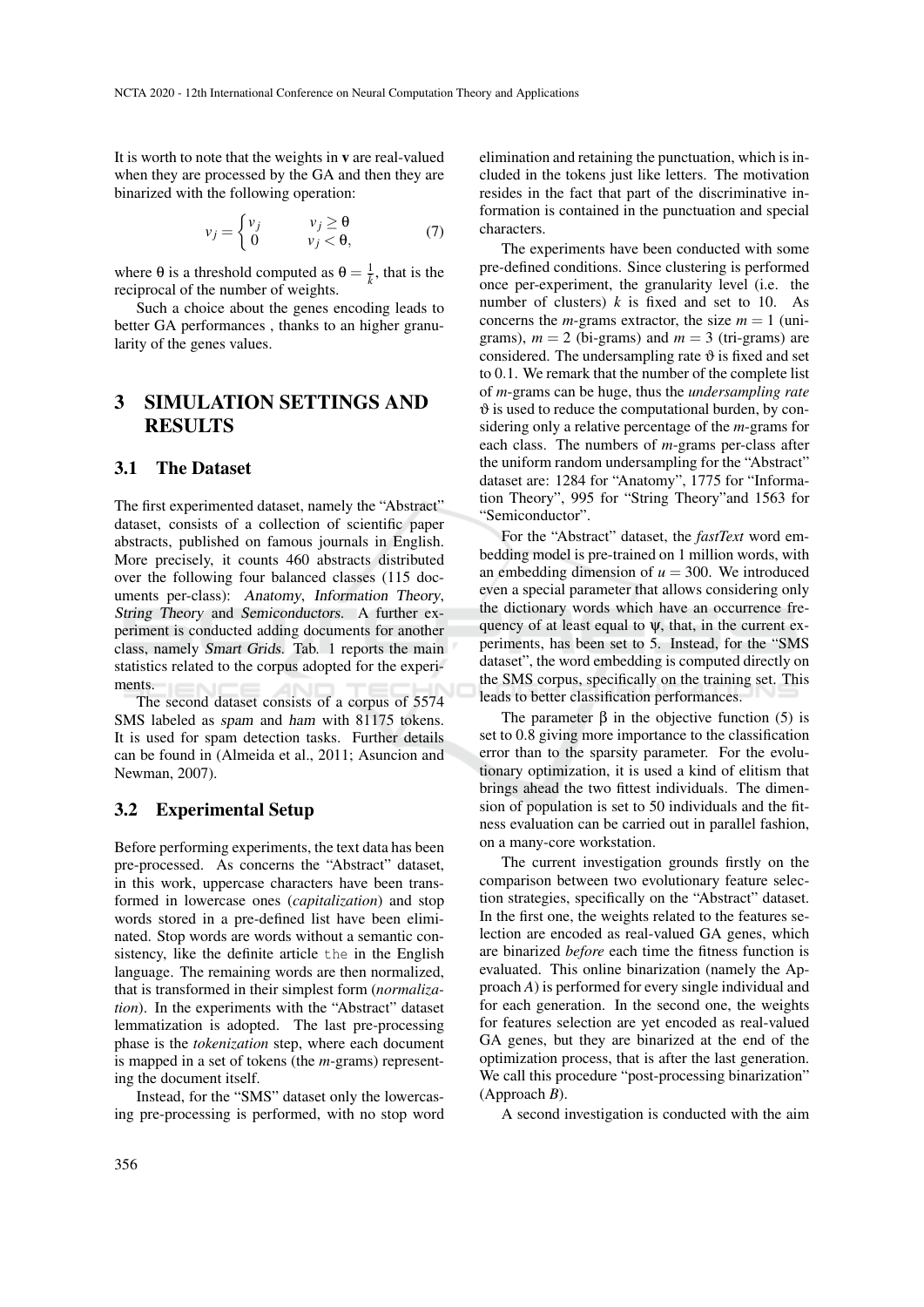Table 1: "Abstract" dataset statistics: total number of words (*# words)*, minimum and maximum number of words per document (#minWords and #maxWords), average number of words per document *µwords* and the variance of the number of words per document  $\sigma_{words}^2$ . The statistics concern the input dataset raw (before pre-processing), the dataset after pre-processing and after the word embedding procedure with *fastText*.

|                             | # words | # minWords | # maxWords | $\mu_{words}$ | $\sigma_{words}^2$ |
|-----------------------------|---------|------------|------------|---------------|--------------------|
| Dataset Raw                 | 52201   | 14         | 342        | 113.48        | 3229               |
| <b>Preprocessed Dataset</b> | 28151   | 10         | 200        | 61.19         | 965                |
| fastText                    | 26825   |            | 193        | 58.31         | 876                |

of measuring the generalization capability on the SMS spam detection task adopting what we found as the best feature selection strategy.

For robustness purposes, experimental results related to the current multi-class classification problem are averaged on 5 run of the optimization procedure with different seeds for the pseudo-random number generator.

Classification performances are generated through the evaluation of the confusion matrix obtained on the test set  $S_{TS}$ . Specifically, the proposed figure of merits are the *Accuracy*, the *Precision*, the *Speci ficity*, the *Sensitivity*, the *F*1 *Score* and the *In f ormedness* computed as: *In f ormedness* = *Speci ficity*+*Sensitivity*− 1.

#### 3.3 Experimental Results

Main results are reported in Tab 2 for the "Abstract" dataset without the Smart Grids class. The *Accuracy* average values for Approach A are greater than the ones for Approach B, even if it is not true for the variance values. Moreover, the same holds for all performance indicators. According to that, it can be stated that Approach A leads to a more effective solution than Approach B, although less robust. Nevertheless, even if figures in variance for Approach A are greater of one order of magnitude than the ones for Approach B (except of *Speci ficity*), they are reasonably and enough exiguous to assert their scarce relevance in the overall classification performance. Thus, Approach A performs better than Approach B.

A more accurate observation of the results can reveal some interesting considerations about the difference between the two approaches.

In Tab. 2 it can be seen that the difference between the *Precision* average value on one hand and the same figure for *Speci ficity* and *Sensitivity* on the other hand is greater in Approach B. Specifically, a larger gap between these two values is possible when the model classifies more True Negatives than True Positives. In addition, with reference to *Precision* and *Sensitivity*, a larger gap between these two values is possible when the model classifies more False Positives than False Negatives. What just said is true for Table 2: Measures of performances for the first "Abstract" dataset (without the Smart Grids class) obtained with the two genes binarization approaches. Results are averaged on 5 runs of the optimization procedure with different seeds for the pseudo-random number generator. Variance is reported in brackets.

| Perf. Indicator     | Approach A | Approach B |  |
|---------------------|------------|------------|--|
|                     | 0.9293     | 0.9066     |  |
| Accuracy            | (0.0010)   | (0.0002)   |  |
|                     | 0.9668     | 0.9259     |  |
| Precision           | (0.0022)   | (0.0006)   |  |
|                     | 0.9884     | 0.9739     |  |
| <i>Specificity</i>  | (0.0003)   | (0.0001)   |  |
|                     | 0.9696     | 0.9578     |  |
| Sensitivity         | (0.0012)   | (0.0007)   |  |
|                     | 0.9678     | 0.9356     |  |
| F1 Score            | (0.0013)   | (0.0000)   |  |
| <b>Informedness</b> | 0.9580     | 0.9217     |  |
|                     | (0.0021)   | (0.0003)   |  |
|                     |            |            |  |

Table 3: Measures of performances for the second "Abstract" dataset (with the Smart Grids class) obtained with the two genes binarization approaches. Results are averaged on 5 runs of the optimization procedure with different seeds for the pseudo-random number generator. Variance is reported in brackets.

| Perf. Indicator     | Approach A | Approach B |
|---------------------|------------|------------|
|                     | 0.9130     | 0.9061     |
| Accuracy            | (0.0009)   | (0.0003)   |
|                     | 0.9660     | 0.9750     |
| Precision           | (0.0011)   | (0.0013)   |
|                     | 0.9913     | 0.9935     |
| <i>Specificity</i>  | (0.0000)   | (0.0000)   |
|                     | 0.9569     | 0.9478     |
| Sensitivity         | (0.0028)   | (0.0022)   |
|                     | 0.9621     | 0.9661     |
| F1 Score            | (0.0005)   | (0.0006)   |
|                     | 0.9479     | 0.9413     |
| <b>Informedness</b> | (0.0024)   | (0.0019)   |

both the approaches but figures hint that in following Approach B there is a greater gap between True Negatives and True Positives and a greater gap between False Positives and False Negatives, than for Approach A.

Similar consideration can be done for the experi-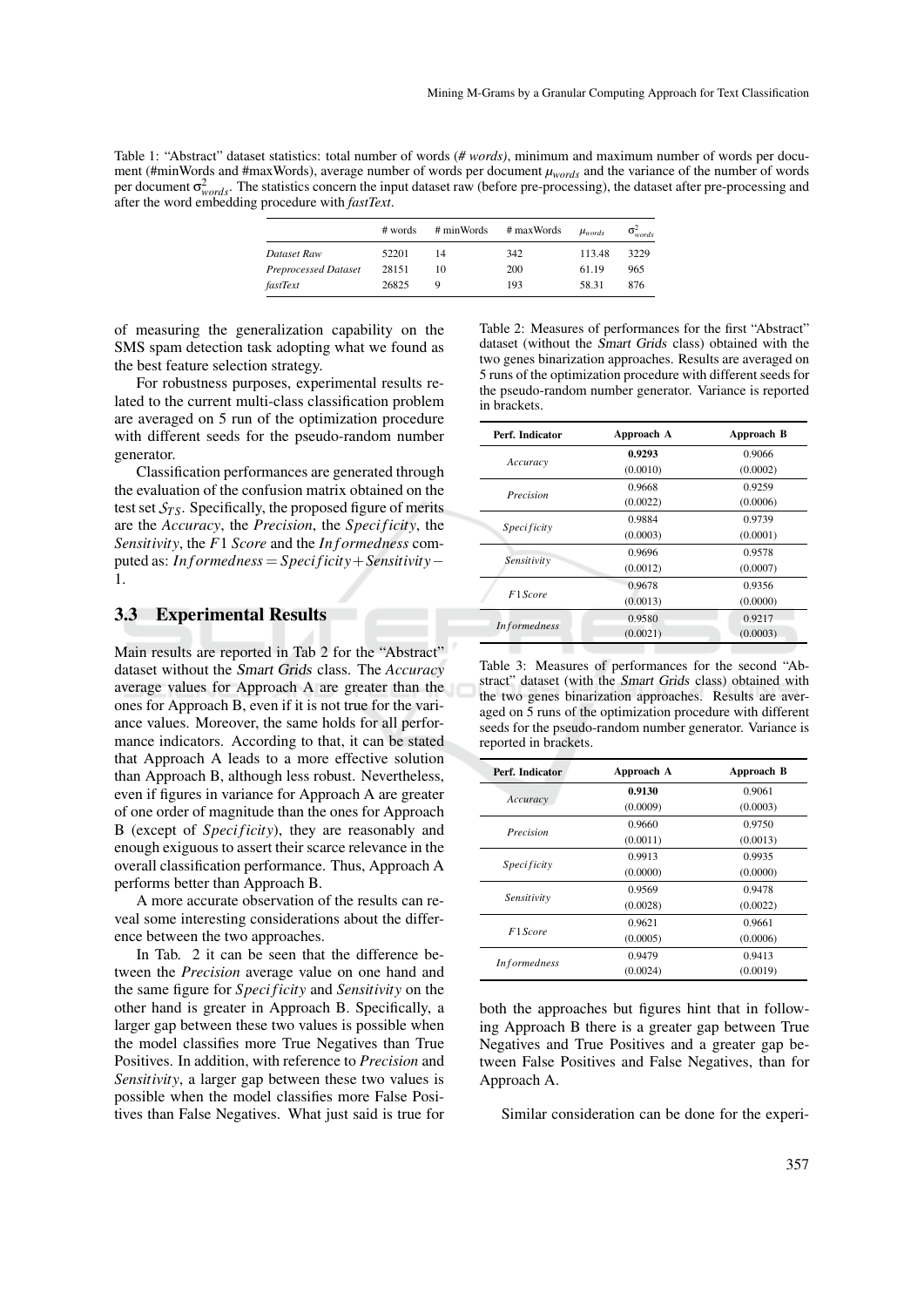| Anatomy                                       | <b>Information Theory</b>         | <b>String Theory</b>           | Semiconductor                             |
|-----------------------------------------------|-----------------------------------|--------------------------------|-------------------------------------------|
| "first" "case"                                | "first" "type"                    | "first" "time"                 | "effect" "present" "work"                 |
| "another"                                     | "present" "first" "control"       | "latter"                       | "well" "current"                          |
| "first" "case" "many"                         | "another"                         | "theory" "area" "application"  | "one"                                     |
| "potential" "treatment" "patient"             | "information" "process" "method"  | "open" "string" "theory"       | "various" "type" "semiconductor"          |
| "point" "patient"                             | "result" "show" "propose"         | "field" "theory" "string"      | semiconductor" "effect"                   |
| "patient" "type" "2"                          | "management" "system"             | "string" "theory"              | "photoexcited" "semiconductor" "analysis" |
| "multivessel"                                 | "method" "information"            | "show" "string"                | "semiconductor" "device" "aim"            |
| "just" "3" "day"                              | "one" "develop" "model"           | "string" "field" "theory"      | "concept" "present"                       |
| "disease" "heart"                             | "analysis" "method" "information" | "perturbatively" "up" "second" | "metal" "semiconductor"                   |
| "myocardial" "infarction" "revascularization" | "system" "information" "entropy"  | "present" "paper" "field"      | "semiconductor"                           |

Table 4: Alphabet symbols (a.k.a. representative *m*-grams) extracted from the best performing experiment (the first "Abstract" dataset). In blue the selected symbols by the feature selection procedure.

ments performed on the "Abstract" dataset increased with the Smart Grids class, whose results are reported in Tab. 3.

As concerns the knowledge discovery task, in Tab. 4 the selected symbols for each class for the best performing experiment (*Accuracy* 0.9293) with Approach A ("Abstract" dataset without the Smart Grids class) are reported . *m*-grams highlighted in blue are the ones selected during the feature selection phase. As concerns the classes Semiconductor and Anatomy all symbols are retained. Documents which belongs to Anatomy do not contain the word "anatomy" or its derived words. Maybe, as a consequence, the algorithm needs as much information as possible to classify documents in this class. On the other side, Semiconductor has many contextual words, roughly equally relevant for classification.

For the Information Theory class several symbols are discarded, such as first type, result show purpose, management system, while it is retained system information entropy, that is meaningful for its membership class. For the class String Theory the discarded symbols are generic *m*-grams, such as present paper field, theory area application, while they are retained, for example, string field theory. At least in this example, the system seems to prefer, among *m*-grams containing the tokens theory and field, the ones where these tokens are closed to the word string, that it is found meaningful for the underlying class.

In Tab. 5 are reported the performances obtained with the Approach A for the "SMS" dataset. The system reach good results in terms of *Accuracy* (0.9505) with an high *Precision* (0.9592) and *Informedness* (0.7138). This demonstrates that the proposed approach is in charge of solving an instance of spam detection problem. But what is really interesting consists of the selected symbols, especially for the spam class – see Tab. 6. In fact, the *m*-gram selected by the evolutionary feature selection wrapper are words remarkably related to spam or adv., such as the uni-

gram subsciber, or the bi-grams customer care or only 10p. This allow to conduct an in depth analysis of what is discriminative for each class even varying the granulation level, for example, setting more alphabet symbols in the SH synthesis.

Table 5: Performance measures for the "SMS" dataset obtained with the approach A. Results are averaged on 5 runs of the optimization procedure with different seeds for the pseudo-random number generator. Variance is reported in brackets.

| Acc.     | Prec.    | Spec.    | Sens.    | F1Score  | Informed. |
|----------|----------|----------|----------|----------|-----------|
| 0.9502   | 0.9592   | 0.7294   | 0.9843   | 0.9716   | 0.7138    |
| (0.0000) | (0.0000) | (0.0014) | (0.0000) | (0.0000) | (0.0013)  |

Table 6: Alphabet symbols (a.k.a. representative *m*-grams) extracted from the best performing experiment ("SMS" dataset). In blue the selected symbols by the feature selection procedure.

| ham                | spam                                              |
|--------------------|---------------------------------------------------|
| "&" "gt"           | "subscriber"                                      |
| "without"          | "customer" "care"                                 |
| "city"             | "nokia" "plus"                                    |
| "party" "&"        | $"\tilde{A}\mathcal{C}"$ $"\tilde{A}\mathcal{L}"$ |
| "probably" "take"  | "the"                                             |
| "great" "personal" | "future" "reply"                                  |
| "made" "fun"       | "9.05E+09"                                        |
| "." "makes"        | "great"                                           |
| "chennai"          | "only" $"10p$                                     |
| "you" "actually"   | "spanish"                                         |

## 4 CONCLUSIONS

The current work represents the endeavor of building a TC system able to reach good recognition performances and at the same time able to provide an interpretable model, in which classification rules are even comprehensible for the final user with no experience in the Machine Learning field. The paradigm adopted is the one provided by GrC, where an ap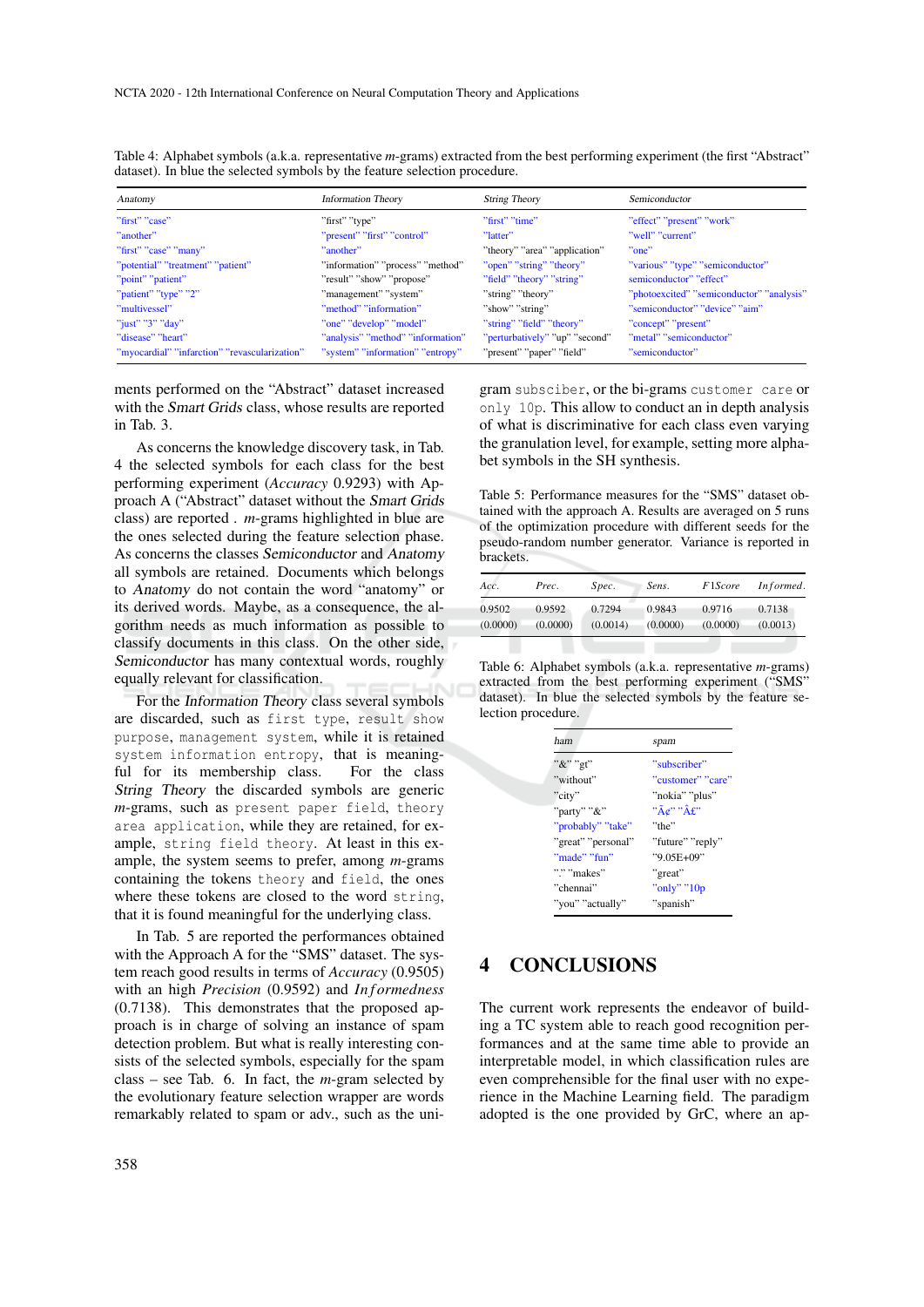propriate granulation of the text in *m*-grams, along with a neural word embedding representation of the single tokens, allows to build a real-valued embedding of documents (the SH approach). This procedure yields a supervised learning problem to solve through a standard Machine Learning algorithm, likewise νSVM. The appealing of the current work is twofold. On one hand, there is the possibility of measuring the dissimilarity between a word-vector representation of *m*-grams of different lengths by means of a custom-based dissimilarity pertaining to the family of Edit distances. From the other, the entire processing pipeline allows building a *gray-box* model enabling the users to understand how the core classifier takes decisions, outputting a series of meaningful symbols, such as small sequences of words related to the class label. An evolutionary strategy along with the tuning of the classifier hyper-parameters is used for a wrapper-like feature selection, where feature weights (genes pertaining to the overall chromosome), originally casted as real-valued vectors, are binarized in two different ways, that is in an online and an off-line fashion. The first approach outperform clearly the second on the conducted experiments. The satisfying recognition performances together with the remarkable possibility to have additional information for knowledge discovery tasks, let us be confident in further developments of the described system. As concerns the GrC model, it is possible to adopt even an external text corpus (e.g. Wikipedia) eliciting a kind of focused transfer-learning procedure. The decision rule "minDist" experimented here can be substituted with other proper rules, making more robust the process of construction of the SH, hence improving the alphabet symbols synthesis. Finally, as concerns the dissimilarity measure between information granules (i.e. *m*-grams), other dissimilarity measures can be experimented, in order to provide a good semantic background to the system, such as the plain Euclidean distance between equal-sized *m*-grams or more general Edit distances such as the multidimensional Dynamic Time Warping. In the last case, longer *m*-grams can be used pushing the boundary towards more explainable AI systems.

### REFERENCES

- Almeida, T. A., Hidalgo, J. M. G., and Yamakami, A. (2011). Contributions to the study of sms spam filtering: new collection and results. In *Proceedings of the 11th ACM symposium on Document engineering*, pages 259–262.
- Apolloni, B., Bassis, S., Malchiodi, D., and Pedrycz, W.

(2008). *The puzzle of granular computing*, volume 138. Springer.

- Asuncion, A. and Newman, D. (2007). Uci machine learning repository.
- Bojanowski, P., Grave, E., Joulin, A., and Mikolov, T. (2016). Enriching word vectors with subword information. *arXiv preprint arXiv:1607.04606*.
- Buckland, M. (2017). *Information and society*. MIT Press.
- Chang, C.-C. and Lin, C.-J. (2011). LIBSVM: A library for support vector machines. *ACM Transactions on Intelligent Systems and Technology*, 2:27:1–27:27. Software available at http://www.csie.ntu.edu.tw/∼cjlin/ libsvm.
- Feldman, R., Sanger, J., et al. (2007). *The text mining handbook: advanced approaches in analyzing unstructured data*. Cambridge university press.
- Goldberg, Y. and Levy, O. (2014). word2vec explained: deriving mikolov et al.'s negative-sampling wordembedding method. *arXiv preprint arXiv:1402.3722*.
- Heeman, F. C. (1992). Granularity in structured documents. *Electronic publishing*, 5(3):143–155.
- Jing, L. and Lau, R. Y. (2009). Granular computing for text mining: New research challenges and opportunities. In *International Workshop on Rough Sets, Fuzzy Sets, Data Mining, and Granular-Soft Computing*, pages 478–485. Springer.
- Kwapień, J. and Drożdż, S. (2012). Physical approach to complex systems. *Physics Reports*, 515(3-4):115– 226.
- Levy, O. and Goldberg, Y. (2014). Neural word embedding as implicit matrix factorization. In *Advances in neural information processing systems*, pages 2177–2185.
- Martino, A., Giuliani, A., and Rizzi, A. (2018). Granular computing techniques for bioinformatics pattern recognition problems in non-metric spaces. In Pedrycz, W. and Chen, S.-M., editors, *Computational Intelligence for Pattern Recognition*, pages 53–81. Springer International Publishing, Cham.
- Martino, A., Rizzi, A., and Frattale Mascioli, F. M. (2017). Efficient approaches for solving the large-scale kmedoids problem. In *Proceedings of the 9th International Joint Conference on Computational Intelligence - Volume 1: IJCCI,*, pages 338–347. INSTICC, SciTePress.
- Mikolov, T., Chen, K., Corrado, G., and Dean, J. (2013a). Efficient estimation of word representations in vector space. *arXiv preprint arXiv:1301.3781*.
- Mikolov, T., Yih, W.-t., and Zweig, G. (2013b). Linguistic regularities in continuous space word representations. In *Proceedings of the 2013 Conference of the North American Chapter of the Association for Computational Linguistics: Human Language Technologies*, pages 746–751.
- Navarro, G. (2001). A guided tour to approximate string matching. *ACM computing surveys (CSUR)*, 33(1):31–88.
- Ritu, Z. S., Nowshin, N., Nahid, M. M. H., and Ismail, S. (2018). Performance analysis of different word embedding models on bangla language. In *2018 Inter-*